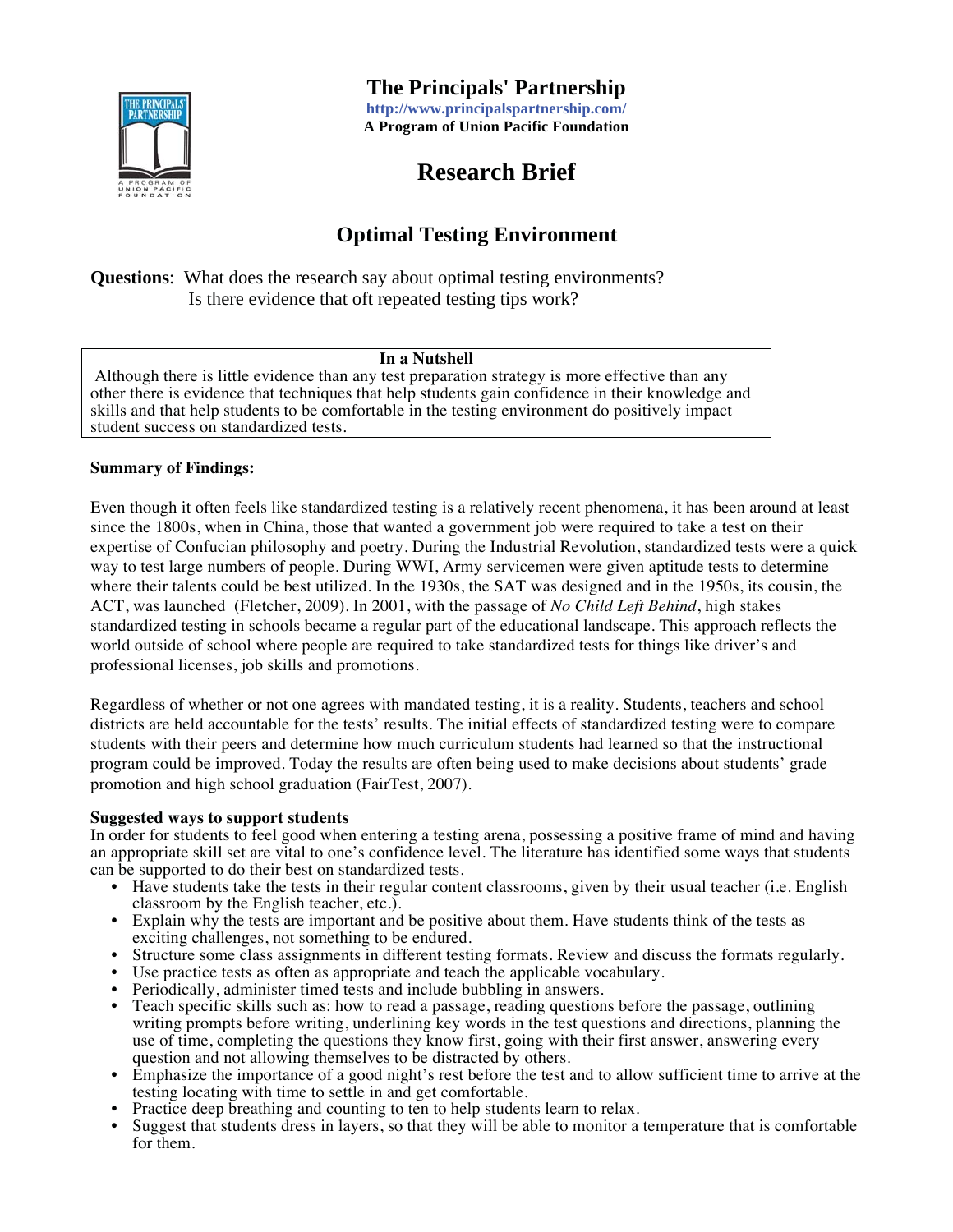

 **The Principals' Partnership** 

**http://www.principalspartnership.com/ A Program of Union Pacific Foundation** 

# **Research Brief**

- Eat a good breakfast and bring a snack that is not salty.
- Provide reading, writing and math coaches to assist students before and after school and possibly on Saturdays.
- Have teachers keep anecdotal notes on each student listing their strengths and weaknesses. Provide additional support and assignments to assist them with their weaknesses.
- Encourage students to write a sentence of support to a peer and have it taped to their desk during the test.

 (Anderson, 2009; Berrent, n.d.; CollegeBoard, n.d.; Cuesta College, n.d.; Duke & Ritchart, n.d.; Family Education, n.d.; Otterman, 2010; Perfection Learning, n.d.; Test Taking Tips, n.d.; Test Taking Tips, 2010; Wolpert-Gawron, 2009).

#### **Summary:**

There is little evidence that any single test preparation strategy is more valuable than any other but there are several techniques that can support student success. Any strategy that helps students gain confidence in their knowledge and be comfortable in the testing environment will contribute to greater success.

#### *Online Resources*

- Anderson, J. (2009, December 29). Test taking strategies. Retrieved online http://educationalissues.suite101.com/article.cfm/how to take and pass any test Reasons why tests should be a positive experience are provided in this piece.
- Berrent, H. I. (n.d.) Standardized test-prep kit. Retrieved online http://www.charliefrench.com/test\_tips.htm Several lists of what students and parents can do to be better prepared for standardized tests are given.
- CollegeBoard. (n.d.) Exam day: I will survive. Retrieved online http://www.collegeboard.com/student/plan/boost-your-skills/10296.html Strategies to use for taking tests are listed in this article.
- Cuesta College. (n.d.) How to reduce test anxiety. Retrieved online http://academic.cuesta.edu/acasupp/as/710.htm A list of suggested long and short term relaxation, anti-anxiety techniques are provided.
- Duke, N. K. and Ritchart, R. (n.d.) Standardized test preparation. Retrieved online http://www2.scholastic.com/browse/article.jsp?id=4006 This article provides strategies to help students prepare for reading and math portions of standardized tests along with some basic techniques for prepping students to do their best in all testing situations.
- FairTest. (2007, August 17). The limits of standardized tests for diagnosing and assisting student learning. Retrieved online http://www.fairtest.org/The+Limits+of+Standardized+Tests Reasons why standardized tests are not the answer to determine curriculum, standards and student progress are given in this article.
- Family Education. (n.d.) 11 ways to help your child prepare for tests. Retrieved online http://school.familyeducation.com/educational-testing/teaching-methods/37499.html?detoured=1 A list of guidelines for parents about helping them prepare their child to do their best on tests is provided in this piece.
- Fletcher, D. (2009, December 11). Standardized testing. Retrieved online http://www.time.com/time/nation/article/0,8599,1947019,00.html